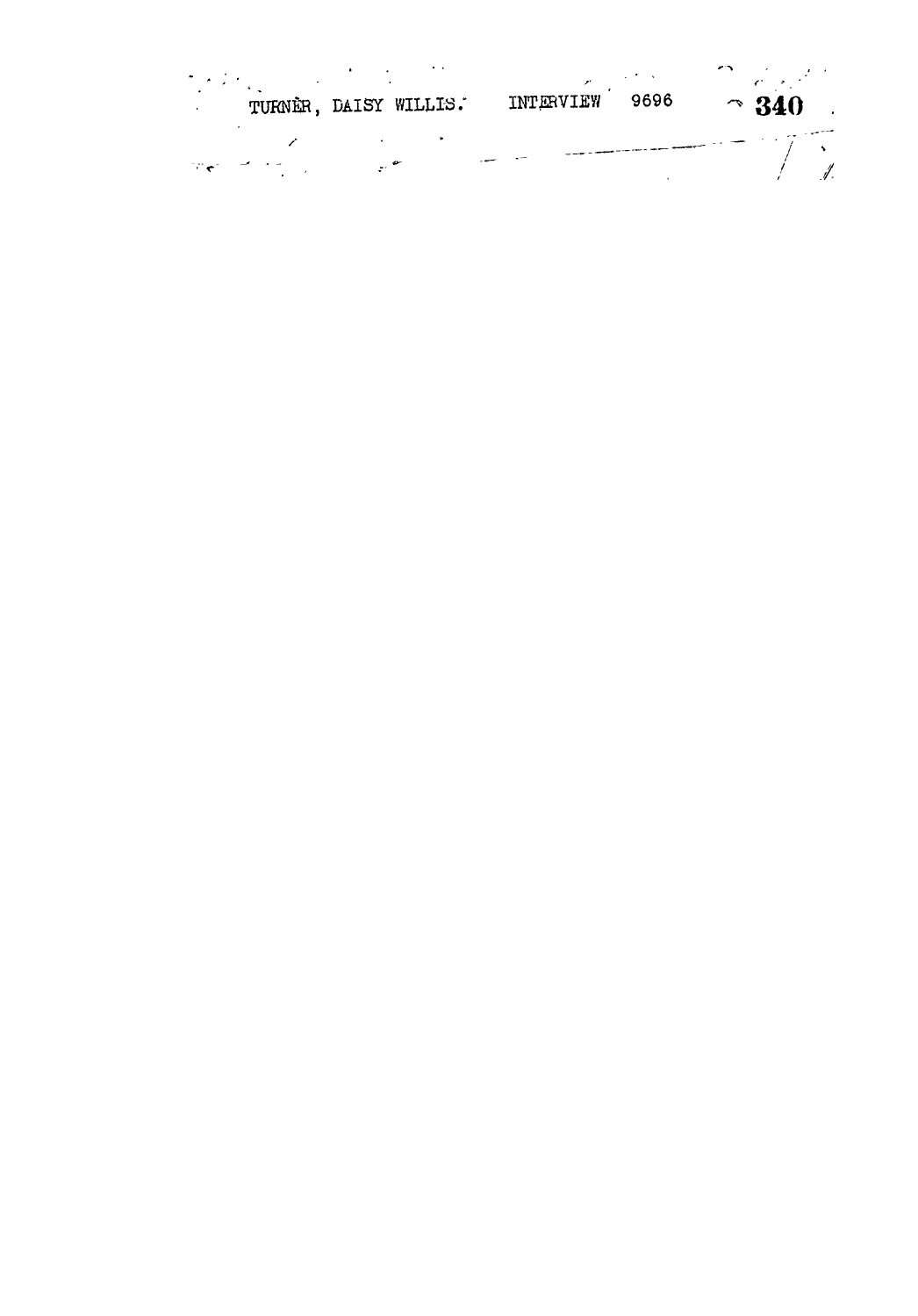## TURNER, DAISY WILLIS.

## INTERVIEW. 9696

Robert H. Boatman January 12, 1938 Investigator.

## Interview with Daisy Willis Turner Washington, Oklahoma

Early Days and Customs of Indians I was born in Indian Territory December 28, 1876 near Doaksville in the Choctaw Nation. Doeksville was an old trading post and was patronized by all the people. Though small, I still remember the first time I was allowed to go in with my father for supplies. We received most of our merchandi/se by bartering for it. We took several ponies, each well laden, to the trading post. We received salt, flour, sugar, etc., for our hides, furs, meat, corn and any other artivile we might have to sell or exchange. If the price expection for goods was not received, we took our property back home, though a large amount of graft was carried on by evil proprietors over some of the poor ignorant people who knew no better. I don't know how to express my feeling but the first time I went to the trading post I felt a desire to see more of a civilized world. I really wanted to break away from my old environments and forge abbad.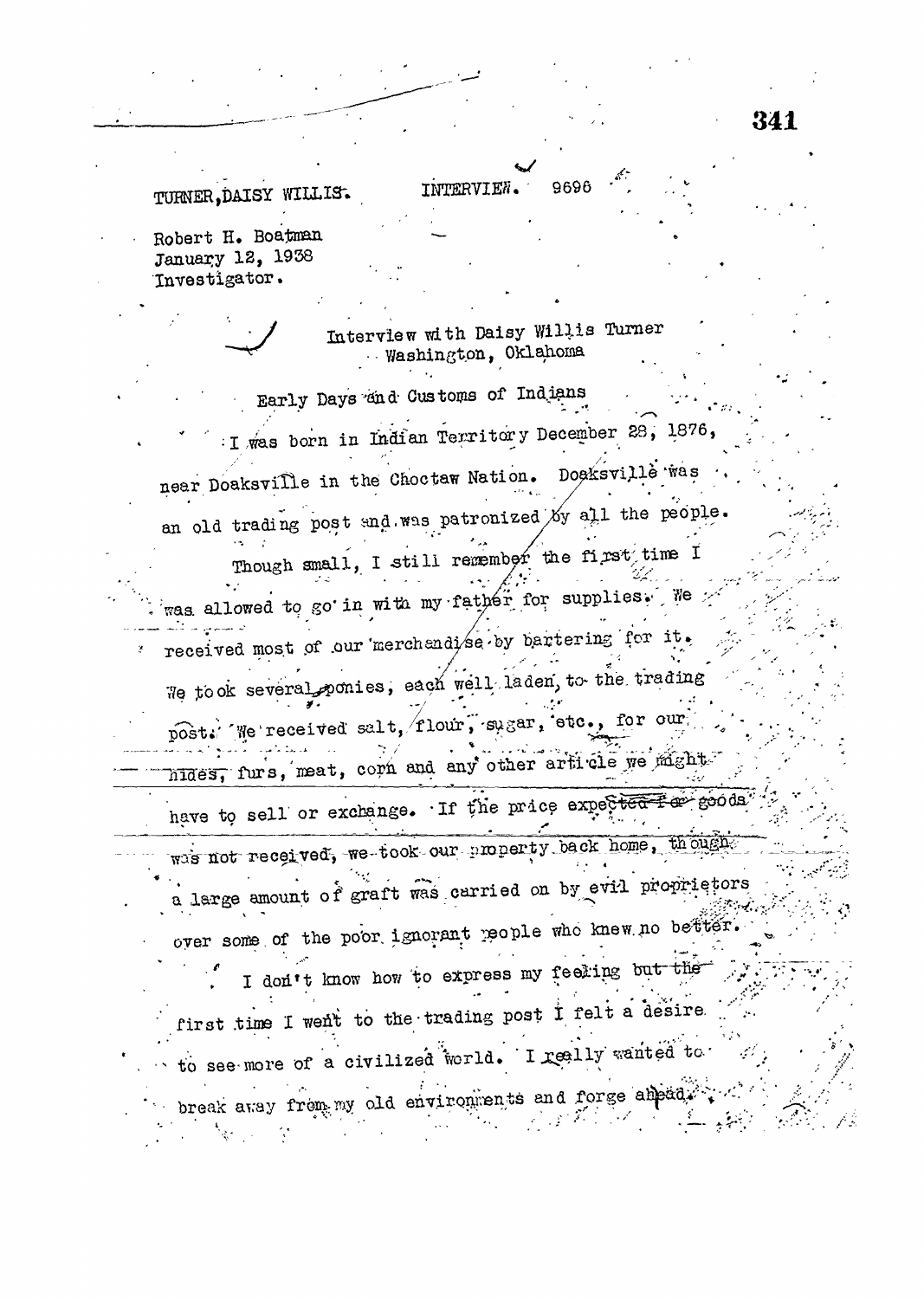$\mathcal{L}=\frac{1}{2}\mathcal{L}$ 

9696 TURNER, DAISY WILLIS. INTERVIEW وبرست

in reality, I, an Indian girl, had ambitions desirable in every American citizen of today. Another trading post close by was old Fort Towson, a post established right after the Cherokees and Seminoles were moved from Georgia and the Choctaws and Chickasaws from Mississippi. This was a thriving trading post but as Doaksville was so much older it was considerably

 $\lceil \text{larger.} \rceil$ 

I am a native of the Indian Territory, being of Choctaw and Chickesaw tribes. My mother was Choctaw and my father was Chickasaw. My angestors on both sides immigrated from Mississippi. Our tribe was a peaceable one and we felt no desire to pilfer, plunder and war on other people or other tribes. My family lived in a large tepee in summer and a log house in winter. We used one or two ponies to drag the crude wooden plow through the soil.

My father hunted quite a lot, and my mother made us warm clothes and moccasins from the hides, prepared the meat for future use and if there was any surplus it was taken to a trading, ost. Our clothes were dyed.